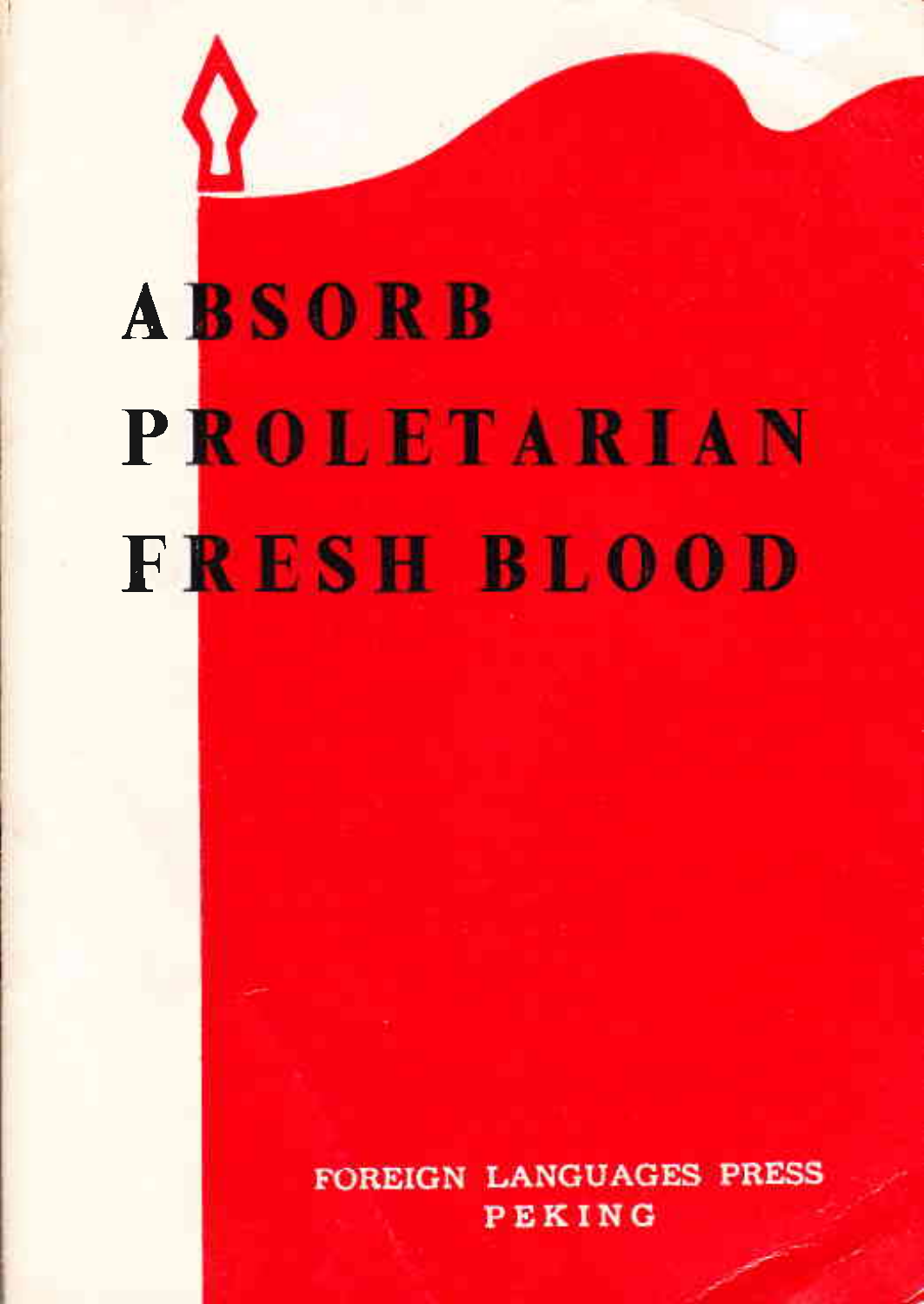## **ABSORB PROLETARIAN FRESH BLOOD**

#### - An Important Question in Party Consolidation

#### Editorial of Honggi

A copy of this material has been filed with the Foreign Agents Registration Section, Department of Justice, Washington, D. C. where the registration statement of China Books & Periodicals, 2023-270 St., San Francisco, Ca. 94110 as the agent of the a Shudian of Peking, China, is available for inspection. The fact of registration does not indicate approval of this material by the Government of the United States.

#### FOREIGN LANGUAGES PRESS PEKING 1968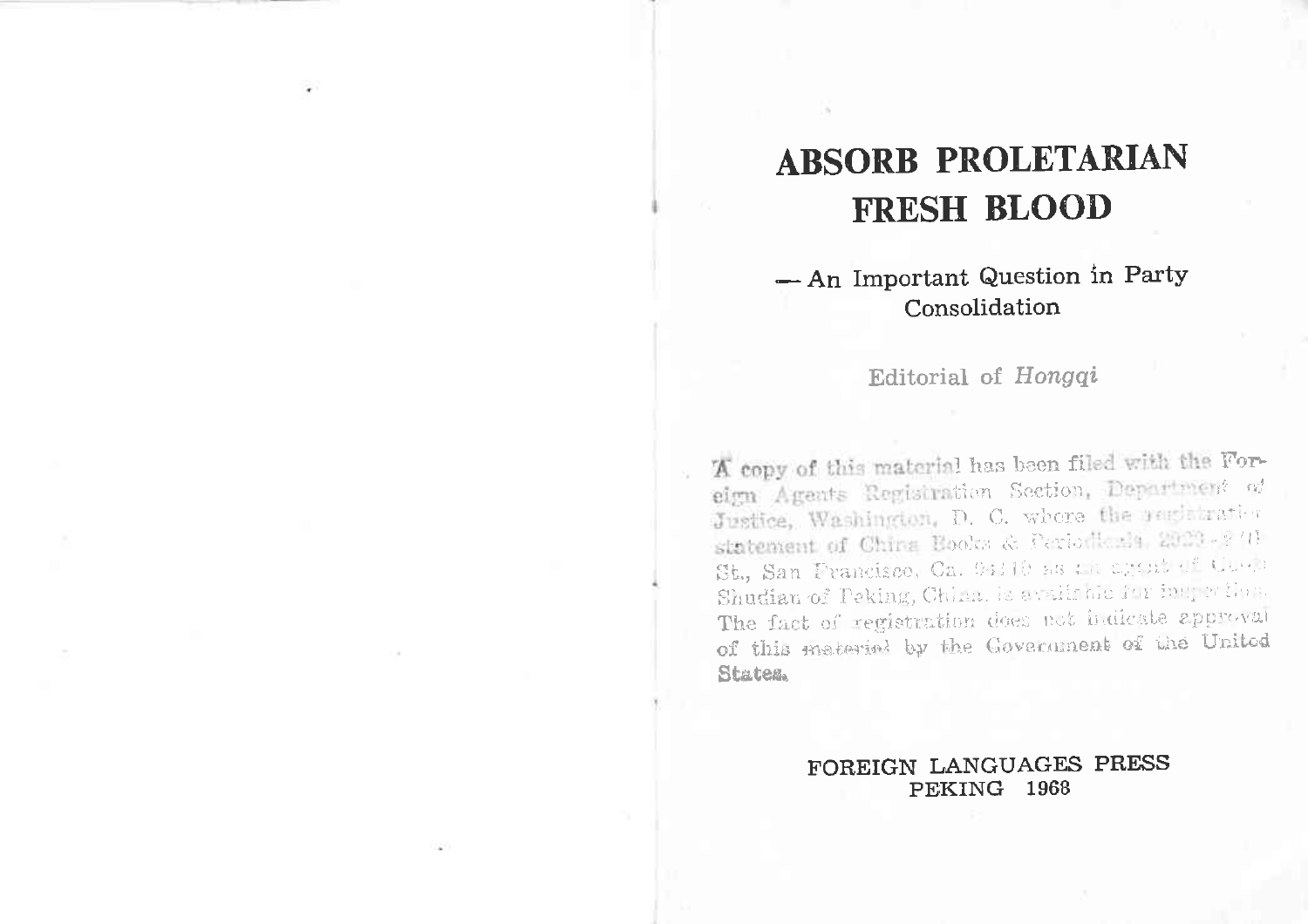#### PUBLISHER'S NOTE

**file** 

China's great proletarian cultural revolution is an open Party consolidation movement carried out on an unprecedented scale. Now that this revolution swings into a new upsurge of struggle-criticism-transformation, the tasks of Party consolidation and Party building are revealed as highly important ones. At this opportune time Chairman Mao gave his latest directive on Farty consolidation and Party building. This editorial from Hongqi, No. 4, October 14, 1968, makes clear the implications of Chairman Mao's latest directive, sets out Chairrnan Mao's line on Party building, and is an incisive refutation of the revisionist line of China's Khrushchov on Party building.

Printed in the People's Republic of China

## Quotation from Chairman Mao Tse-tung

A human being has arteries and veins through which the heart makes the blood circulate, and he breathes with his lungs, exhaling carbon dioxide and inhaling fresh oxygen, that is, getting rid of the stale and taking in the fresh. A proletarian party must also get rid of the stale and take in the fresh, for only thus can it be full of vitality. Without eliminating waste matter and absorbing fresh blood the Party has no vigour.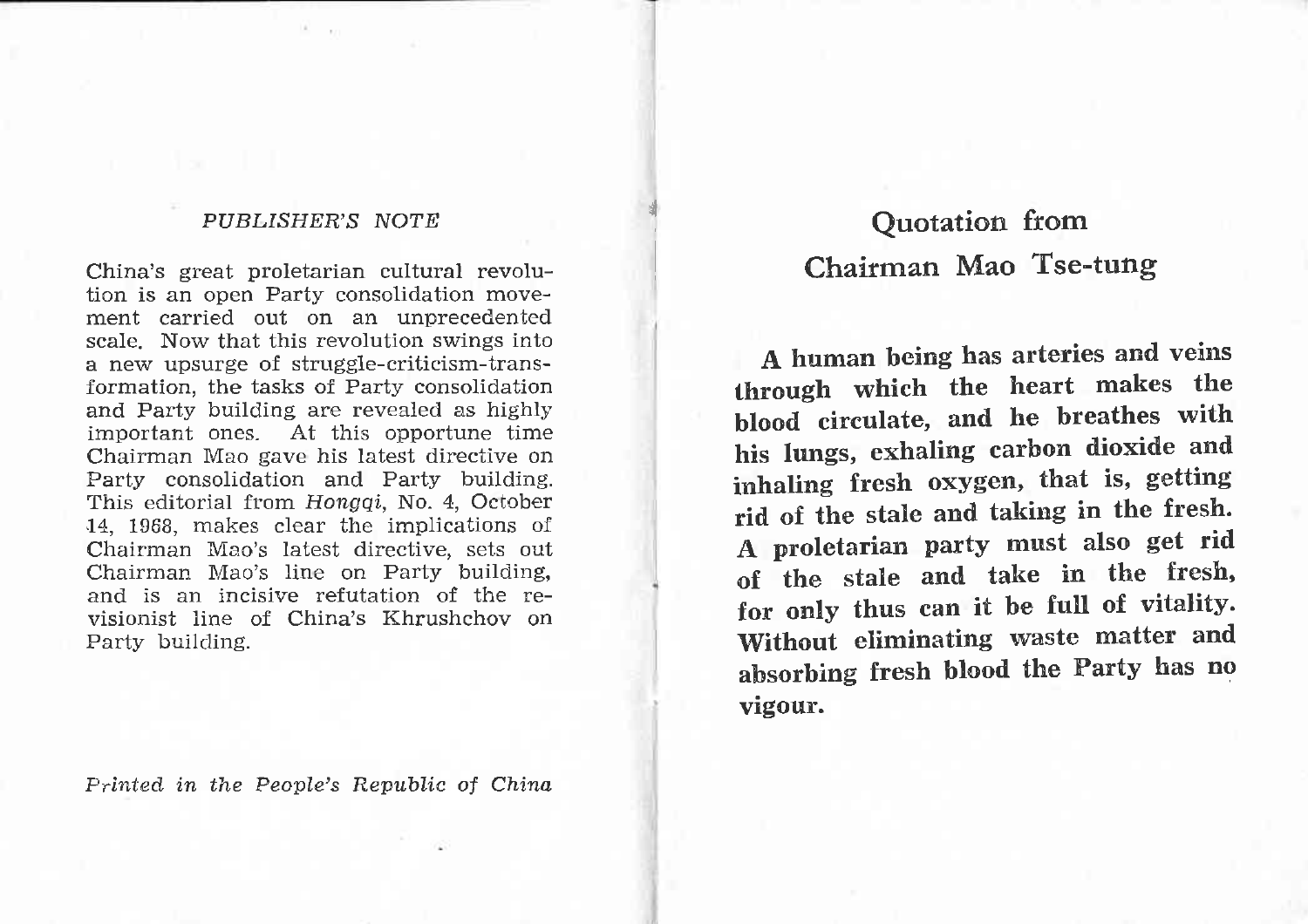## Quotation from Chairman Mao Tse-tung

Who is it that gives us our power? It is the working class, the poor and lowermiddle peasants, the labouring masses comprising over 90 per cent of the population. We represent the proletariat and the masses and have overthrown the enemies of the people, and therefore the people support us. Direct reliance on the revolutionary masses is a basic principle of the Communist Farty.

HE great proletarian cultural revolution is an open Party consolidation movement carried out on an unprecedented scale by revolutionary methods. In scope and depth, in profundity of ideological criticism and repudiation and in thoroughness of organizational consolidation, it far surpasses any previous Party consolidation movement launched since liberation. This is a great struggle waged by the proletarian revolutionaries of China who uphold Marxism-Leninism, Mao Tsetung's thought, to smash the revisionist faction within the Party. This is a great struggle in which the broadest revolutionary masses all over the country, acting in response to Chairman Mao's call, expose and repudiate China's Khrushchov and the rest of the handful of renegades, enemy agents and diehard capitalist roaders and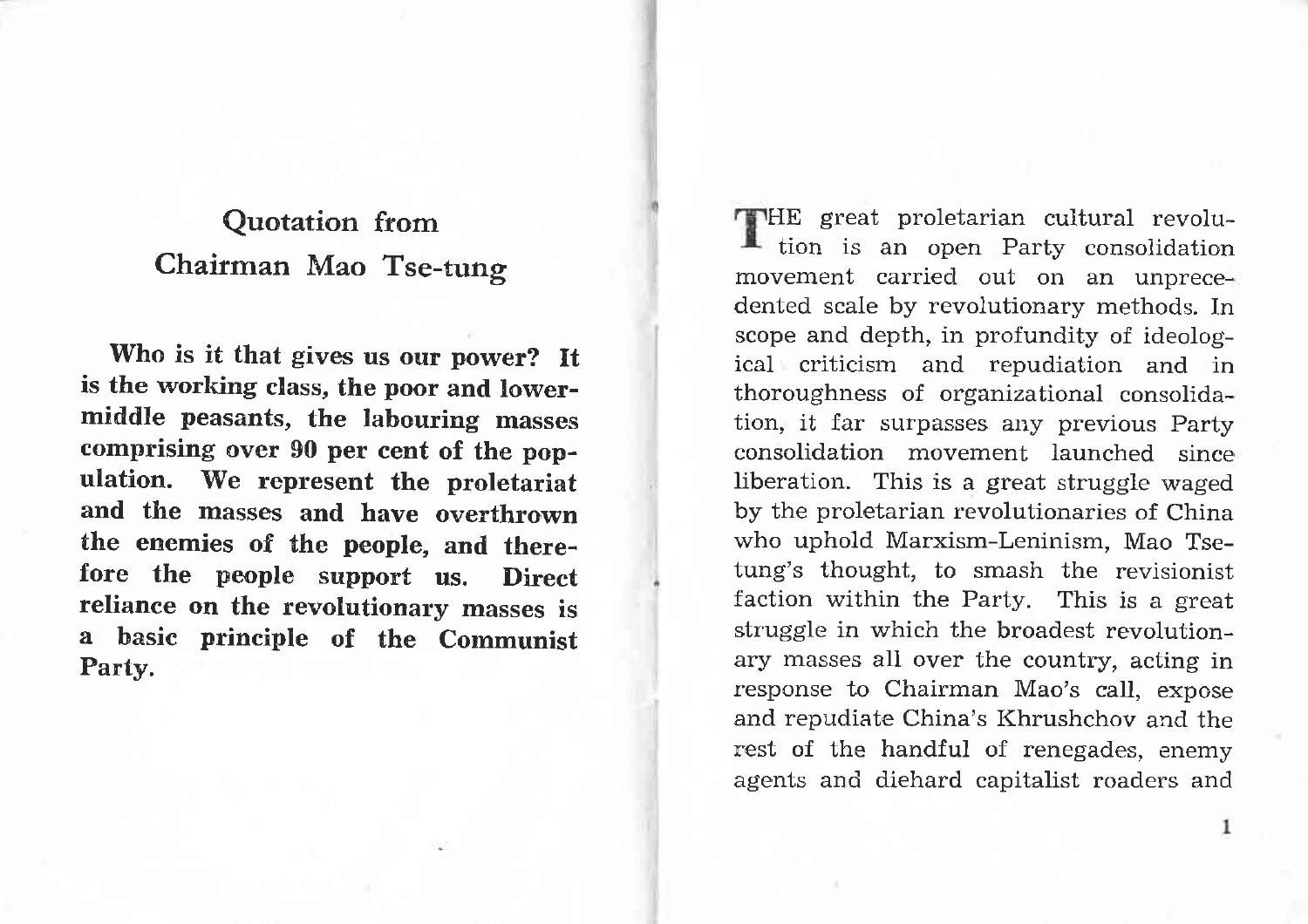other counter-revolutionaries who wormed their way into the Party. This is a decisive battle between the two lines — the sive battle between the two fines—the<br>line upholding the dictatorship of the proletariat and the line attempting to restore capitalism. It is a resounding song of triumph of Mao Tse-tung's thought.

The tremendous victories of the great proletarian cultural revolution have consolidated the dictatorship of the proletariat and have strengthened leadership by the Party, and, in the course of strugglecriticism-transformation in al1 fields of the superstructure, are uniting all the masses that can be united and firmly establishing the all-embracing rule of the proletariat over the small number of bourgeois elements. The proletarian headquarters headed by Chairman Mao and with Vice-Chairman Lin Piao as its deputy leader has become the sole leading centre of the whole Party. Now our Party is purer, stronger and more united than ever.

The valuable experience of the great proletarian cultural revolution teils us that the building, consolidation and development of the Party during the period of socialism is inseparable from the fundamental question of the proletarian dictatorship. Departure from the dictatorship of the proletariat and from continued revolution under this dictatorship makes it impossible to have a correct line on Party building. Froceeding precisely from the fallacy of a "state of the whole people" which betrays the Marxist-Leninist theory of the dictatorship of the proletariat, the Soviet revisionist clique of renegades has negated class struggle, suppressed the labouring masses, changed the nature of the Party founded by Lenin and made it degenerate into a so-called "party of the entire people", that is, a revisionist, fascist party. Likewise, the essence of the sinister book on "self-cultivation" written by China's Khrushchov is betrayal of the dictatorship of the proletariat and of scien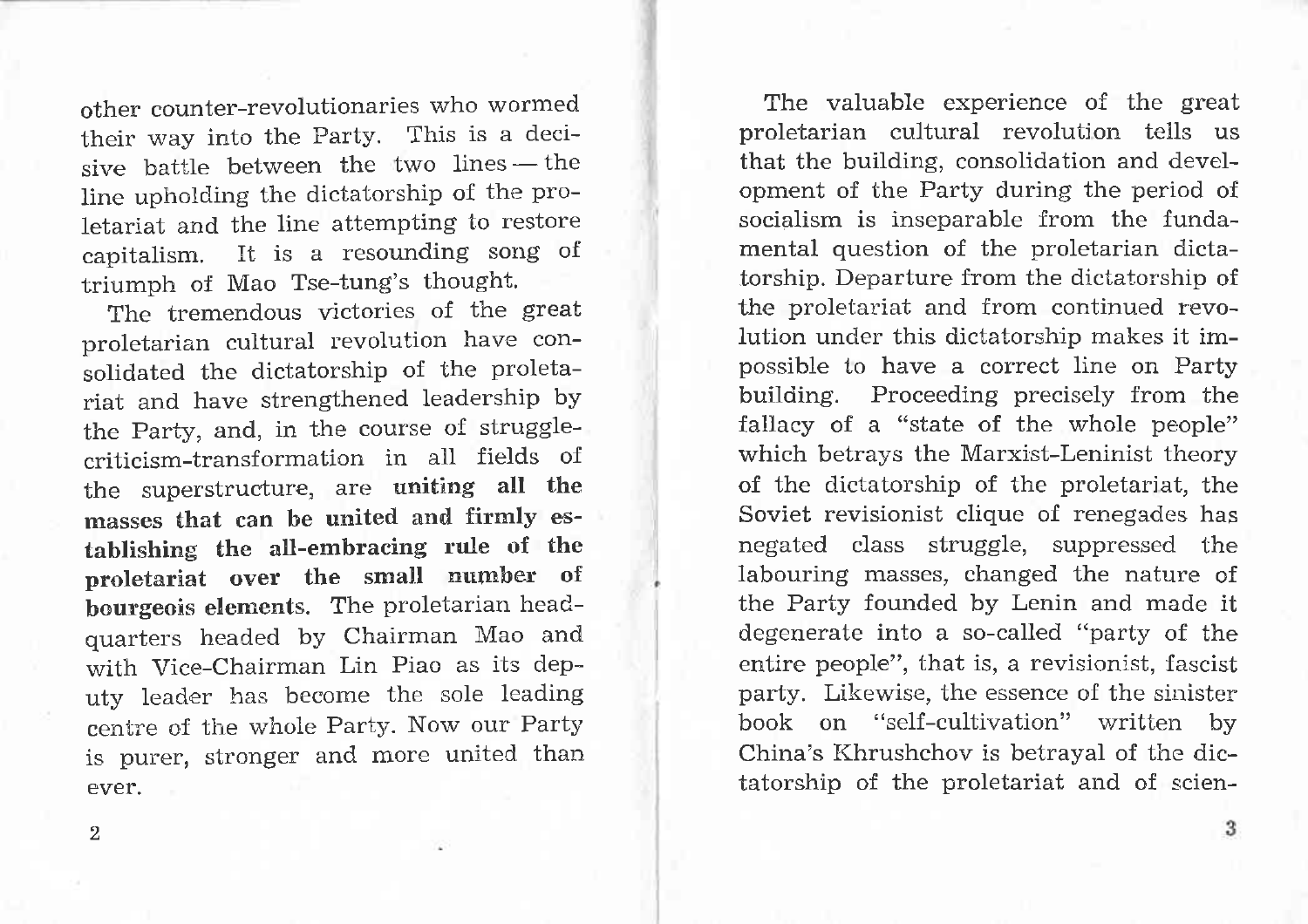tific socialism. The sort of "self-cultivation" he advocated aims at protecting the bourgeois reactionaries who sneaked into the Party, stifling the vigorous proletarian revolutionary spirit of the members of the Communist Party and abolishing the dictatorship of the proletariat so as to prepare "docile tools" for his plot to restore eapitalism.

Comrade Mao Tse-tung has upheld, defended and developed the Marxist-Leninist theory of the dictatorship of the proletariat. Chairman Mao has solved the question of continuing the revolution under the dictatorship of the proletariat. He points out that the struggle between the two classes and the two roads under the dictatorship of the proletariat continues for a long time, that the main danger of capitalist restoration comes from the handful of Party persons in authority taking the capitalist road who reflect the interests of the bourgeoisie, and that it is essential to enforce all-round dictatorship of the proletariat not only in the political field but also in the ideological and cultural fields. Firmly believing in the overwhelming majority of the people and, first cf all, in the overwhelming majority of the workers, peasants and soldiers, Chairman Mao personally initiated and is leading the first great proletarian cultural revolution. He lets Communists, together with the revolutionary masses, "face the world and brave the storm" in the great tempest of the turbulent and extremely complicated revolutionary mass movement, expose the capitalist roaders, ferret out the counterrevolutionaries, criticize and repudiate revisionism and bourgeois ideas, take a correct attitude towards the masses and, in different forms of struggle, learn to distinguish and handle correctly the contradictions between ourselves and the enemy and the contradictions among the people under the conditions of the dictatorship of the proletariat. This has greatly raised the communist consciousness of the masses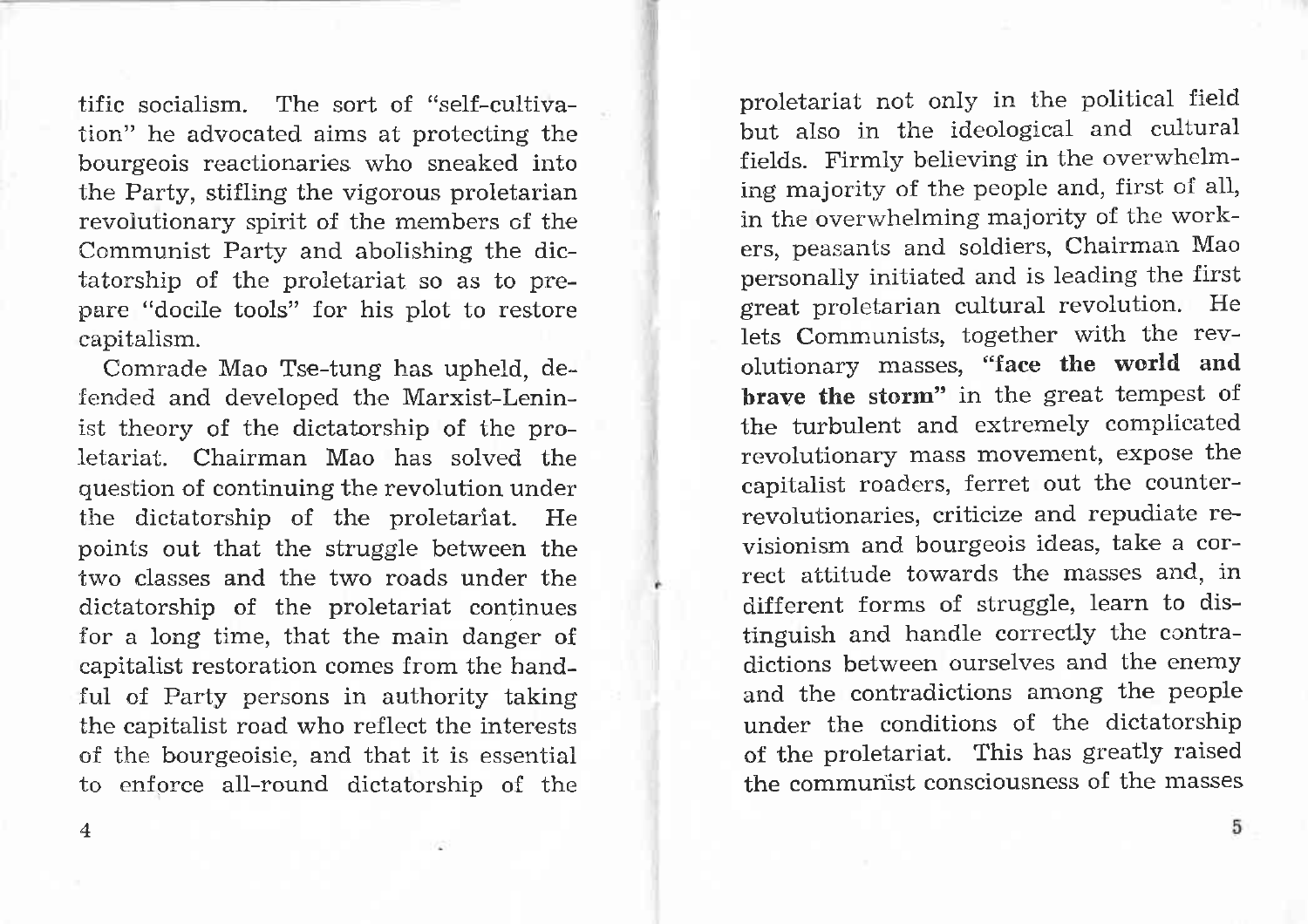of Communist Party mernbers, clearly indicated the direction for continuing the revolution under the dictatorship of the proletariat, swept away the bureaucratic airs corrupting the revolutionary will, and brought about closer ties between the Party and the working masses. As a result, the Left, that is, the genuine proletarian revolutionaries, has been found and tempered, the wavering middle-of-theroaders educated, and the Rightists, that is, the bourgeois reactionaries serving imperialism and the Kuomintang, isolated and exposed. Only by implementing this proletarian revolutionary line of Chairman Mao's and carrying out a Party consolidation movernent of a mass character, not a movement behind closed doors, can it be guaranteed that the leadership of the Party organizations at all levels is truly in the hands of those Communist Party members who are loyal to Chairman Mao, to Mao Tse-tung's thought and to Chairman Mao's proletarian revolutionary line.

Only in this way can the Party always maintain its character as the vanguard of the proletariat, lead the masses forward and fulfil the glorious historical task set by the dictatorship of the proletariat, the task of completely eliminating the bourgeoisie (the last exploiting class in the history of mankind), eliminating class differences and realizing communism.

A question that demands attention in the present work of Party consolidation is the question of absorbing proletarian fresh b1ood.

Talking about PartY Chairman Mao has said: consolidation,

A human heing has arteries and veins through which the heart makes the blood circulate, and he breathes with his Iungs, exhaling carbon dioxide and inhaling fresh oxygen, that is, getting rid of the stale and taking in the fresh. A proletarian party must also get rid of the stale and takc in the fresh, for only

6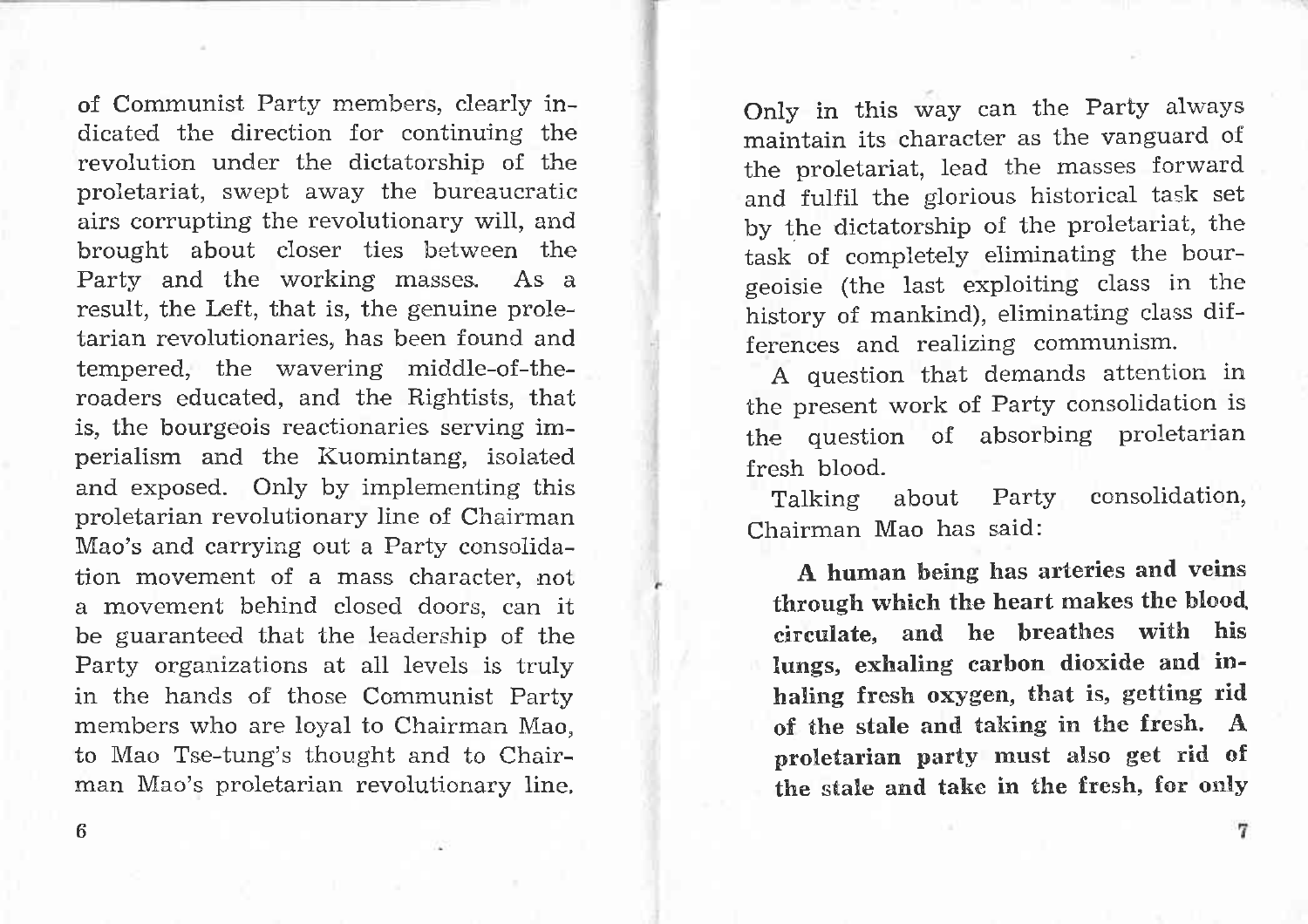thus can it be full of vitality. Without eliminating waste matter and absorbing fresh blood the Party has no vigour.

This vivid analogy by Chairman Mao embodies profound dialectics. Chairman Mao teaches us to look at the proletarian revolutionary Party as an organization which develops through the process of metabolism of the revolution, and not as <sup>a</sup> static and immutable organization.

"Eliminating waste matter" means resolutely expelling from the Party the proven renegades, enemy agents, all sorts of counter-revolutionaries, obdurate capitalist roaders, alien-class elements and degenerated elements. As for apathetic persons whose revolutionary will has declined, they should be advised to leave the Party.

"Absorbing fresh blood" consists of two interrelated tasks: Taking into the Party a number of outstanding rebels, primarily advanced elernents from among the industrial workers, and selecting outstanding Communist Party members for leading posts in the Party organizations at all levels.

Tempered in the great proletarian cultural revolution, a number of rebel fighters with proletarian consciousness have emerged from among the revolutionary masses, primarily among the labouring masses, the workers, peasants and soldiers. They have these characteristics: a high level of consciousness of the struggle between the two lines, a keen sense of class struggle, boldness in stepping to the forefront of the struggle in defence of Chairman Mao's revolutionary Line and, especially, firrnness in opposing revisionism. These are very valuable revolutionary qualities. They also have shortcomings, but these can be overcome through education.

One worker comrade at the Shanghai No. 1 Valve Works, who has applied for Party membership, said:

o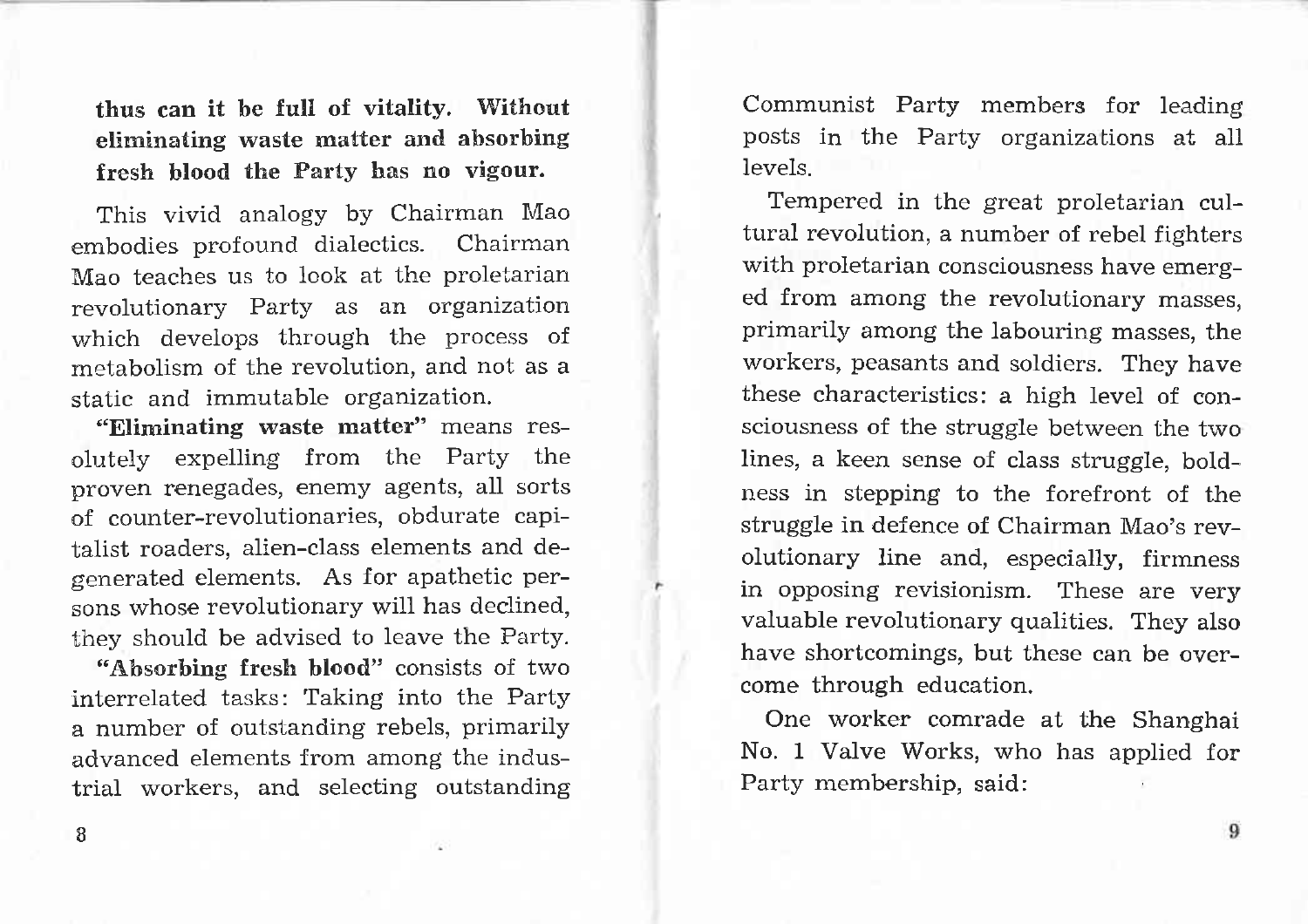The Party organization should admit into its ranks those rebel fighters who are boundlessly 1oyal to Chairman Mao, firrnly carry out the battle orders of the proletarian headquarters and press boldly forward as vanguard in the class struggle and in the struggle for production. In applying for Party membership, the rebel comrades must proceed frorn a correct motive and have the correct aim: they rise in rebellion during the great proletarian cultural revolution to defend Chairman Mao's revolutionary line (and not for any personal aim); after the seizure of power, they must do a good job in exercising power for the proletariat (and not for self-interest); they must always conscientiously study, firmly carry out, vigorously disseminate and courageously defend Mao Tse-tung's thought, consciously fight self, repudiate revisionism and develop the thoroughgoing revolutionary spirit of the proletariat (and must not pride themselves on being "veteran rebels" and become conceited or stop half-way in making revolution); and they must have close ties with the masses, act as their humble pupils and serve the people heart and soul (and must not act as high and mighty officials, divorcing themselves from the masses).

Well said! This reflects the demands of the class-conscious proletariat on its vanguard. The Party should actively take in such new blood as meet these demands and have proletarian revolutionary vigour. Comrades who apply for Party membership, as well as those who have already been admitted into the Party, should make these demands on themselves and be able to stand the test of storms of any magnitude in the future.

During the period of socialist revolution, attention must be paid to Party building among the workers and to developing revolutionary vigour. This has always been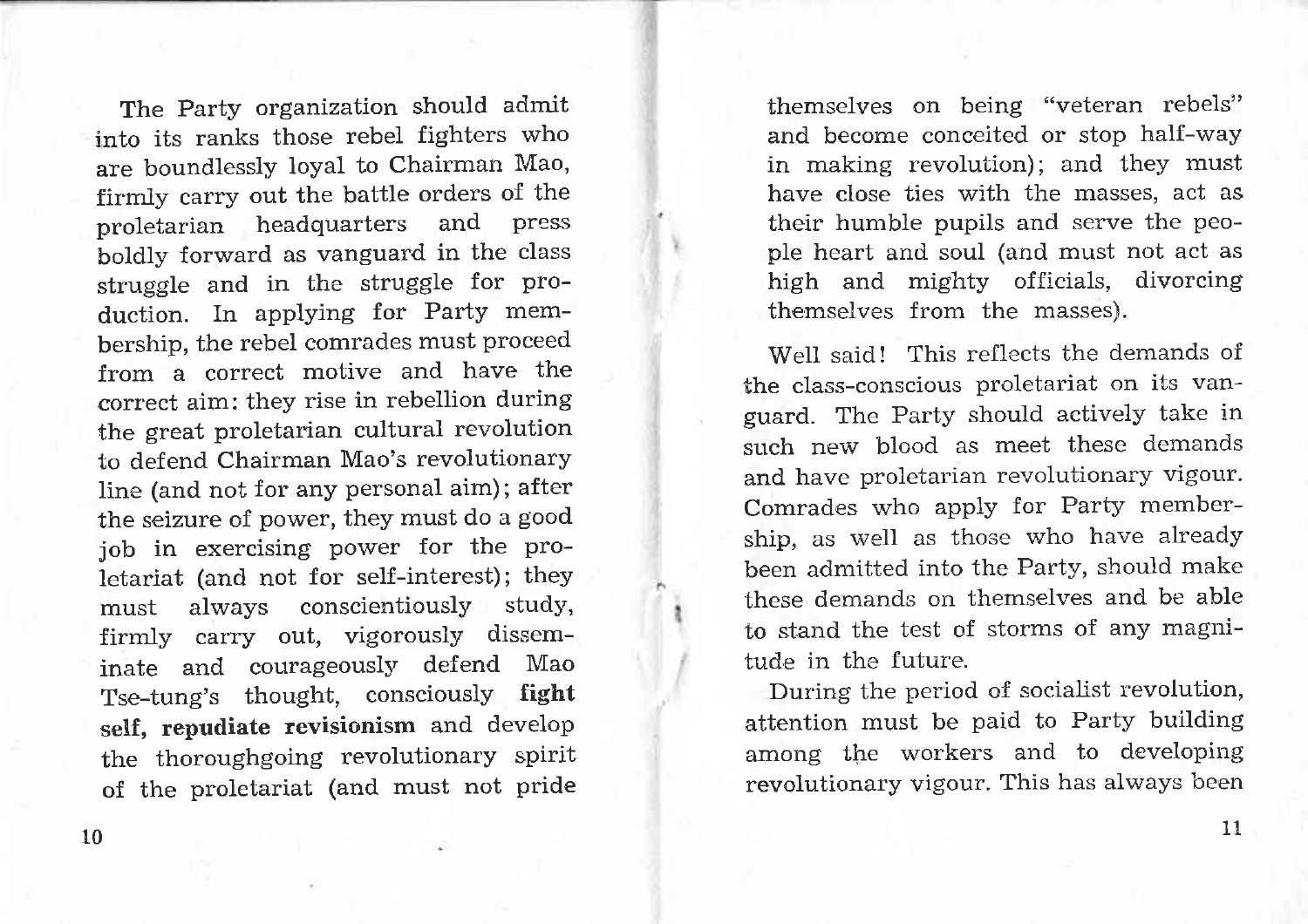Chairman Mao's thinking. As early as March 1949 in his report to the Second Plenary Session of the Seventh Central Committee of the Party, Chairman Mao pointed out that in our work in the cities, "we must whole-heartedly rely on the working class, unite with the rest of the labouring masses, win over the intellectuals".<sup>1</sup> In June 1950, in his report "Fight" for a Fundamental Turn for the Better in the Financial and Economic Situation in China" made at the Third Plenary Session of the Seventh Central Committee of the Party, Chairman Mao again pointed out clearly that "attention must be paid to drawing politically-conscious workers into the Party systematically, expanding the percentage of workers in the Party organ-

l Mao Tse-tung, "Report to the Second Plenary Session of the Seventh Central Committee of the Communist Party of China", Selected Works, Eng. ed., Foreign Languages Press, Peking, 1967, Vol. IV, P. 364.

izatiom". In July 1957, in the article "The Situation in the Summer of 1957", Chairman Mao again pointed out:

t

I

 $\mathcal{F}$ 

l

A Communist must be full of vigour, he must have a strong revolutionary will, he must defy all difficulties and strive to overcome them with an unyielding will, he must get rid of individualism, departmental egoism, absolute equalitarianism and liberalism, otherwise he is not a Communist in the real sense.

In 1967, at the time when decisive victory had been won in the great cultural revolution, Chairman Mao again pointed out:

The Party organization should be composed of the advanced elements of the proletariat; it should be a vigorous vanguard organization capable of leading the proletariat and the revolutionary masses in the fight against the class enemy.

L2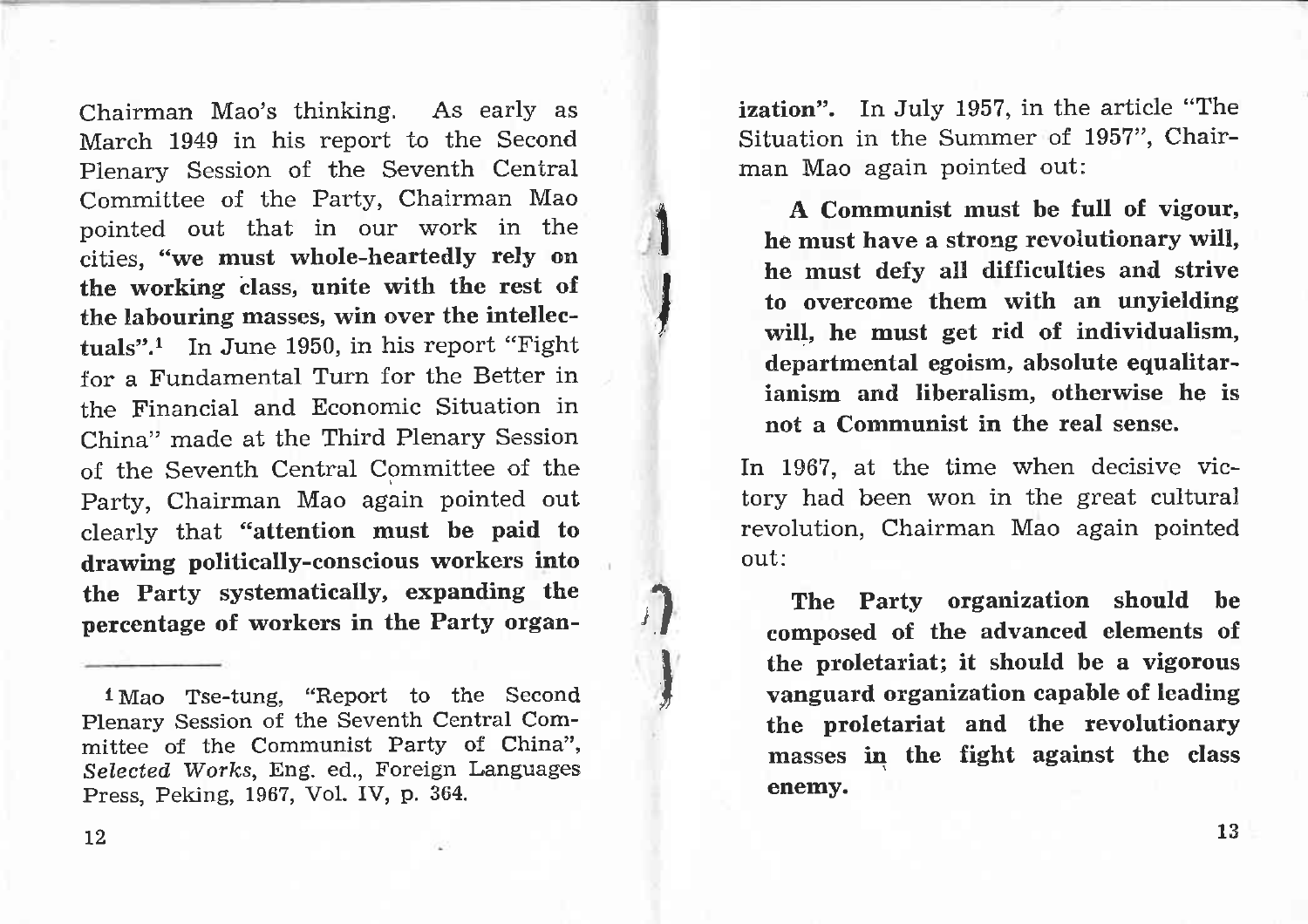China's Khrushchov and company, this handful of class enemies who wormed their way into the leading bodies of the Farty, were utterly opposed to this proletarian line of Chairrnan Mao's on Party building. Instead of relying on the working class, they relied on the bourgeoisie (and bourgeois intellectuals). Instead of paying attention to admitting advanced elements of the proletariat into the Party, they provided protection for renegades to the proletariat, scabs, enemy agents and counter-revolutionaries and resorted to every means to help them sneak into the Party and usurp leading positions. Instead of raising the proletarian class consciousness of the workers and the activists who applied for Party membership, they instilled into them the most corrupt and the darkest, reactionary bourgeois ideology. The "six theories" spread by China's I{hrushchov are the revisionist rubbish he used to corrupt the masses of workers and the Party. They are: the theory of "the dying out of class struggle", the theory of "docile tools", the theory that "the masses are backward", the theory of "entering the Party in order to be an official", the theory of "inner-Party peace" and the theory of "merging private and public interests" (that is, "losing a little to gain much"). The core of the "six theories" consists of the theory of "the dying out of class struggle" ancl the theory of "docile tools". The former negates the dictatorship of the pro-Ietariat and is designed to stifle the Party's proletarian revolutionary spirit and so cause the proletarian revolutionary Party to degenerate. The latter negates the necessity of carrying on the revolution under the dictatorship of the proletariat and is designed to stifle the proletarian revolutionary spirit of the Communist Farty members and so cause them to degenerate. The reason some Party members took the wrong stand for a time in the early stage of the great cultural revolution is that they were under the evil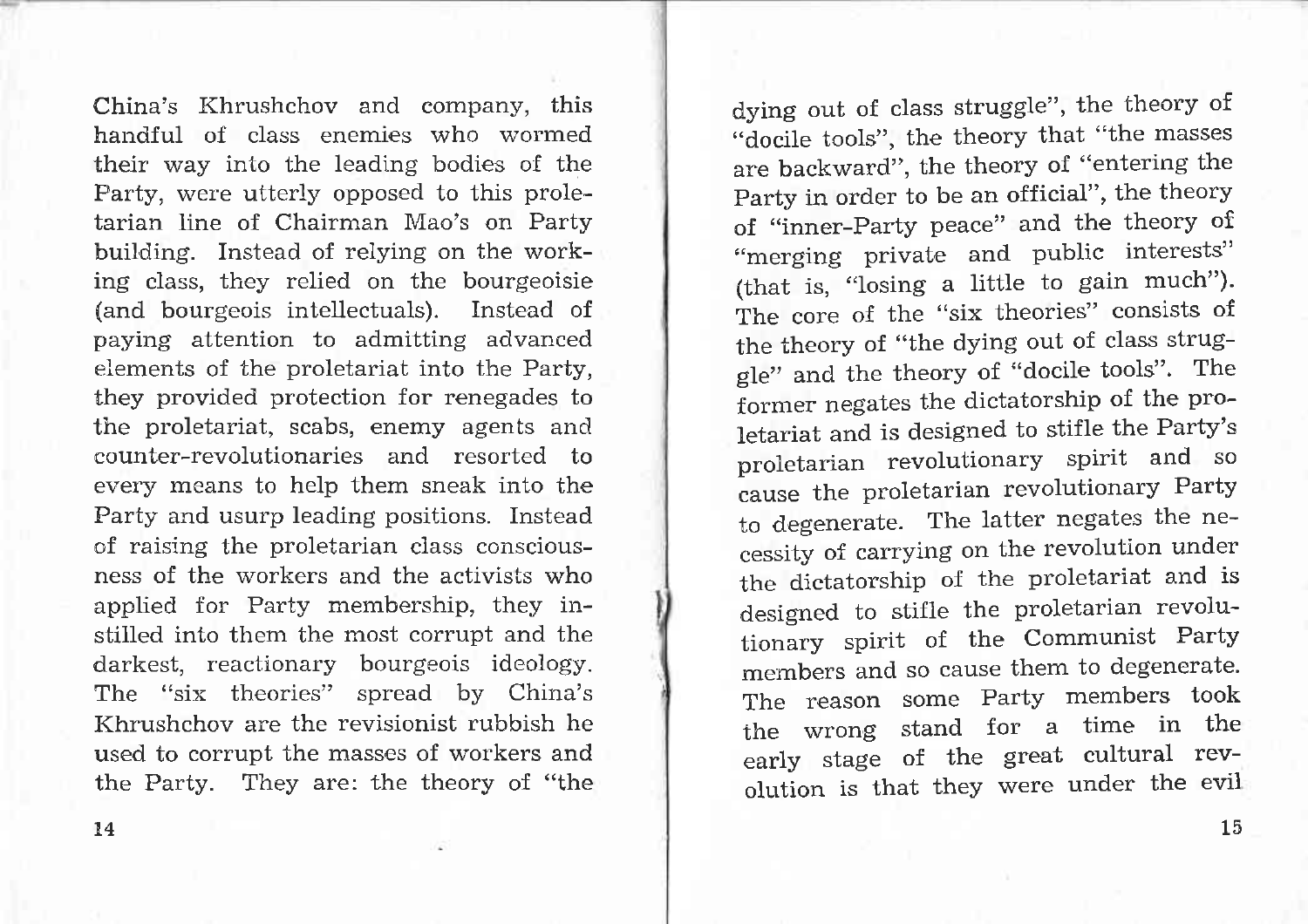influence of the "six theories" of China's Khrushchov. We must conscientiously carry out Chairman Mao's proletarian line on Party building, diligenily study Chairman Mao's theory on continuing the rev\_ olution under the dictatorship of the proletariat and his theory on the nature of the Party and its tasks, thoroughly eliminate the poison of the counter-revolutionary revisionist line on party building pushed by China's Khrushchov and thoroughly repudiate his reactionary points of view mentioned above. And at the same time, we must make conscientious efforts to do a good job in purifying the class ranks and ferret out the extremely few counter-revolutionaries lurking among the masses in various places including factories, shops, people's communes, party, government and mass organizations, schools and colIeges, and urban communities. This wiil provide a reliable ideologica1 and organizational foundation for admitting new Party members.

In order to do a good job in admitting new Party members in accordance with Chairman Mao's revolutionary 1ine, it is also necessary to have a new leading body which is a revolutionary three-in-one combination and resolutely carries out Chairman Mao's proletarian revolutionary line. Those comrades who are good at creatively studying and applying Mao Tse-tung's thought, truly devote themselves to proletarian revolution and are really full of vigour, should be selected for leading posts in the Party organizations, and a unified leadership should be formed gradually.

Oppose restoration of the old. It is impossible to do a good job in admitting new Party members in any place where the leading body is composed entirely of former personnel, has not drawn in proletarian new blood, has no revolutionary three-in-one combination or has only <sup>a</sup> nominal but not revolutionary three-inone combination. Such leading bodies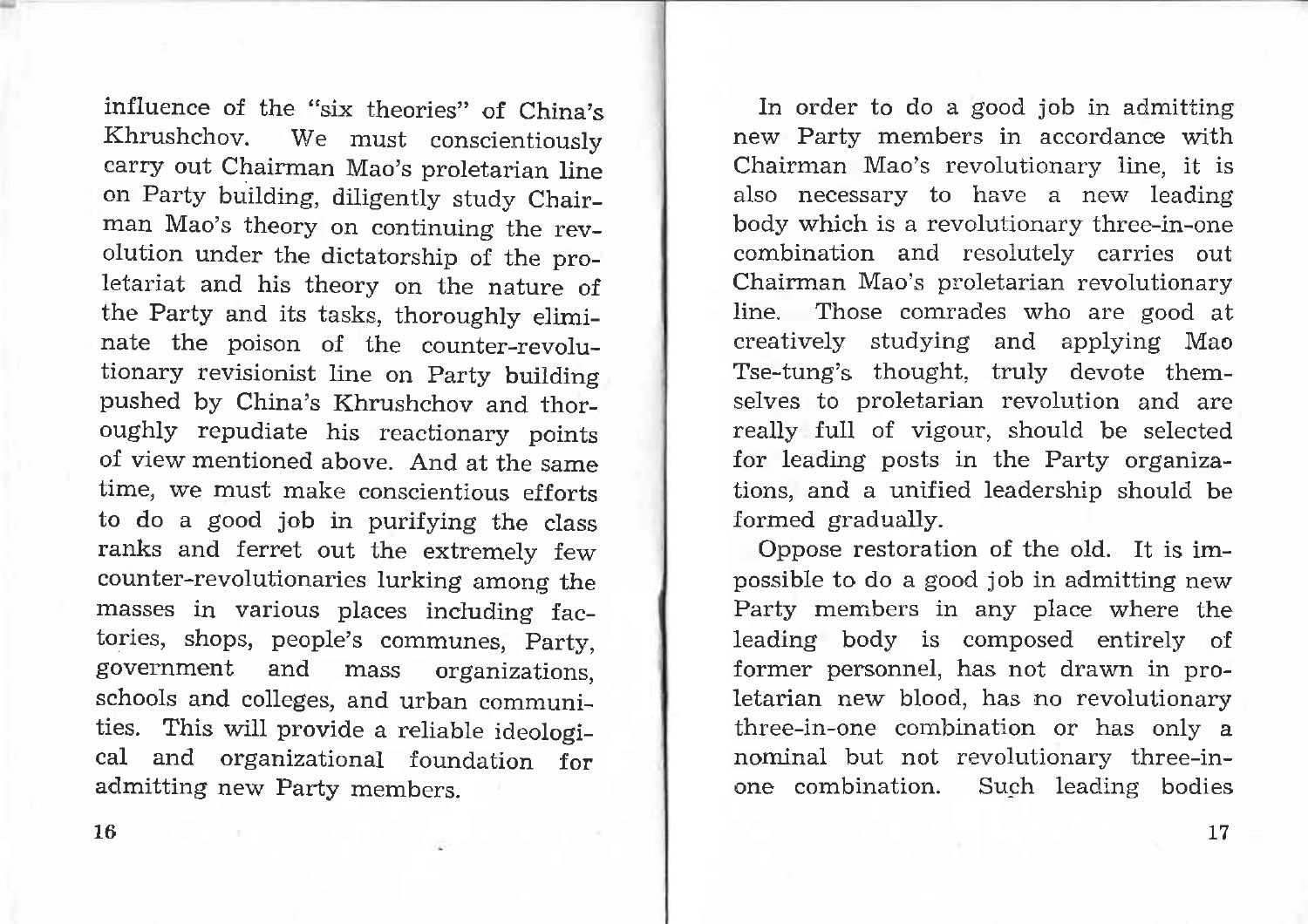cannot maintain close ties with the revolutionary masses. It is, therefore, very possible that they would admit into the Party some "middle-of-the-roaders" or "professional good fellows". It is even possible that they would let sneak into the Party careerists and bad elements whose words do not tally with their deeds, while excluding comrades who dare to make frontal attacks on the class enemies and persevere in principled struggle, Those places which tend to restore the old often form two centres because of their lack of unity on the principled basis of Chairman Mao's revolutionary 1ine. The work in such places is often lifeless, flashy but without substance, and stagnant and destitute of progress. They smell strongly of being "independent kingdoms". In such places, it is necessary, through the mass movement of struggle-criticismtransformation, to fully carry out the mass 1ine, draw in new proletarian forces, overcome the manifestations of "many centres", revolutionize the leading bodies and in the course of struggle gradually forrn a revolutionary core which resolutely carries out Chairman Mao's proletarian revolutionary line.

Some comrades have committed errors but have conscientiously corrected them and are taking an active part in the work. They are different from those who persist in their errors or lie down on the job. They have discarded their wrong ideas and wrong style of work, and achieved a deeper understanding of Chairman Mao's revolutionary line. They have been reinvigorated by the new spirit of the proletariat that they have acquired from the revolutionary masses. We should support such cadres and unite with them in work. The errors they committed should be turned into Iessons for everybody to bear in mind.

Oppose conservatism. There are people who always find fault with new things arising from the revolutionary mass move-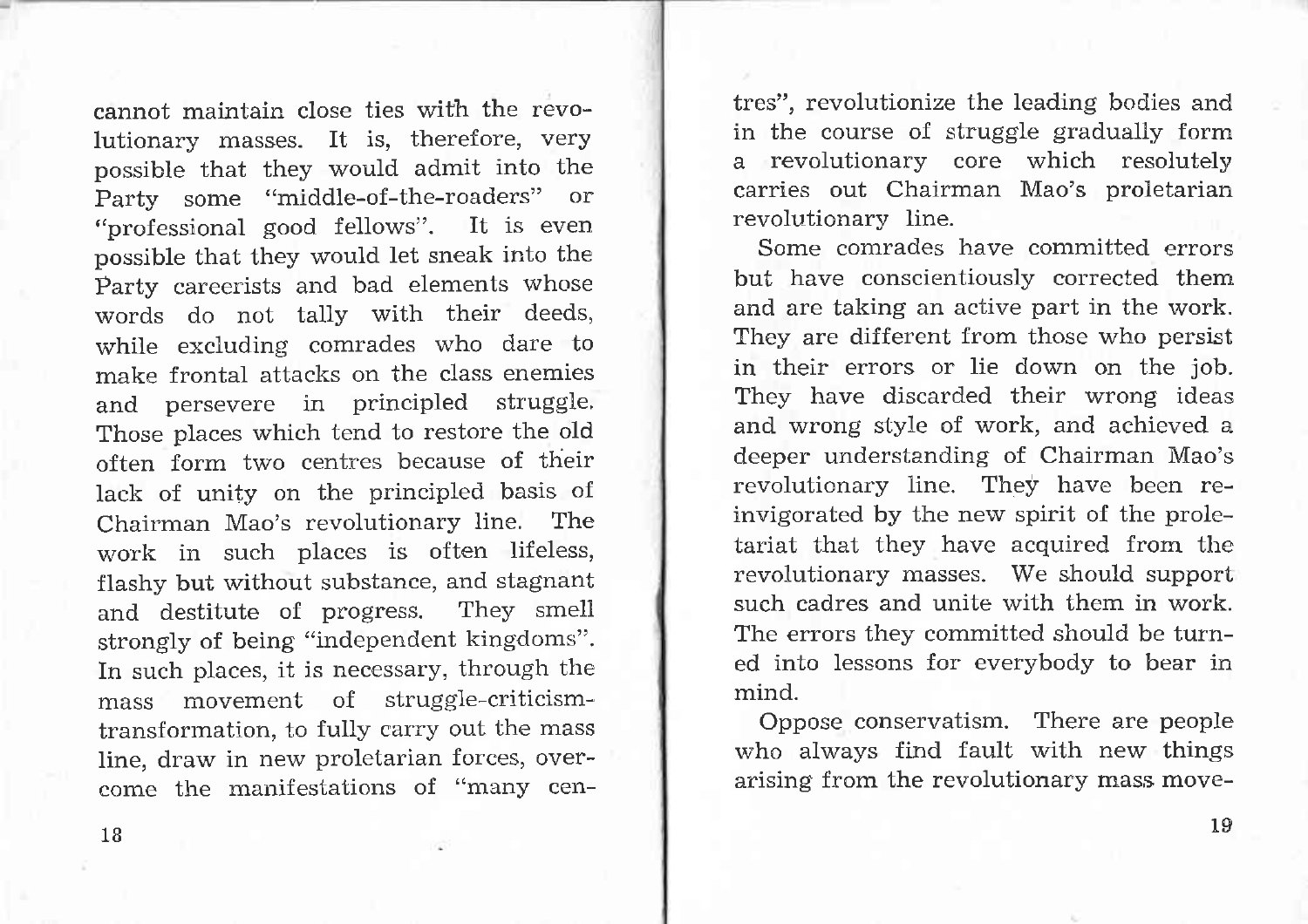ments, complaining about each and every thing. They invariably try to obstruct the establishment of the revolutionary new order with the conventional criteria and old habits.

Conservatism is manifested in some places in the attitude towards the activists applying for Party membership. Cases are known where fine comrades who are of good class origin and are good ideologically have been kept out of the Party for five or six years, although they have applied many times. Such things should be corrected.

Blind faith in elections is also a form of conservative thinking.

Chairman Mao pointed out recently:

Who is it that gives us our power? It is the working class, the poor and lower-middle peasants, the labouring masses comprising over g0 per cent of the population. We represent the proIetariat and the masses and have overthrown the enemies of the people, and therefore the people support us. Direct reliance on the revolutionary masses is a basic principle of the Communist Party.

This most important instruction of Chairman Mao's penetratingly points out the mass basis of the mighty power of the dictatorship of the proletariat, sharply criticizes and repudiates the formalism of having blind faith in elections, and gives the basic orientation for building the Party and revolutionary committees.

The revolutionary committee is the most representative revolutionary organ of power of the dictatorship of the proletariat since liberation. But it is established not by elections but by relying directly upon action by the broad revolutionary masses. The revolutionary committees of the twenty-nine provinces, municipalities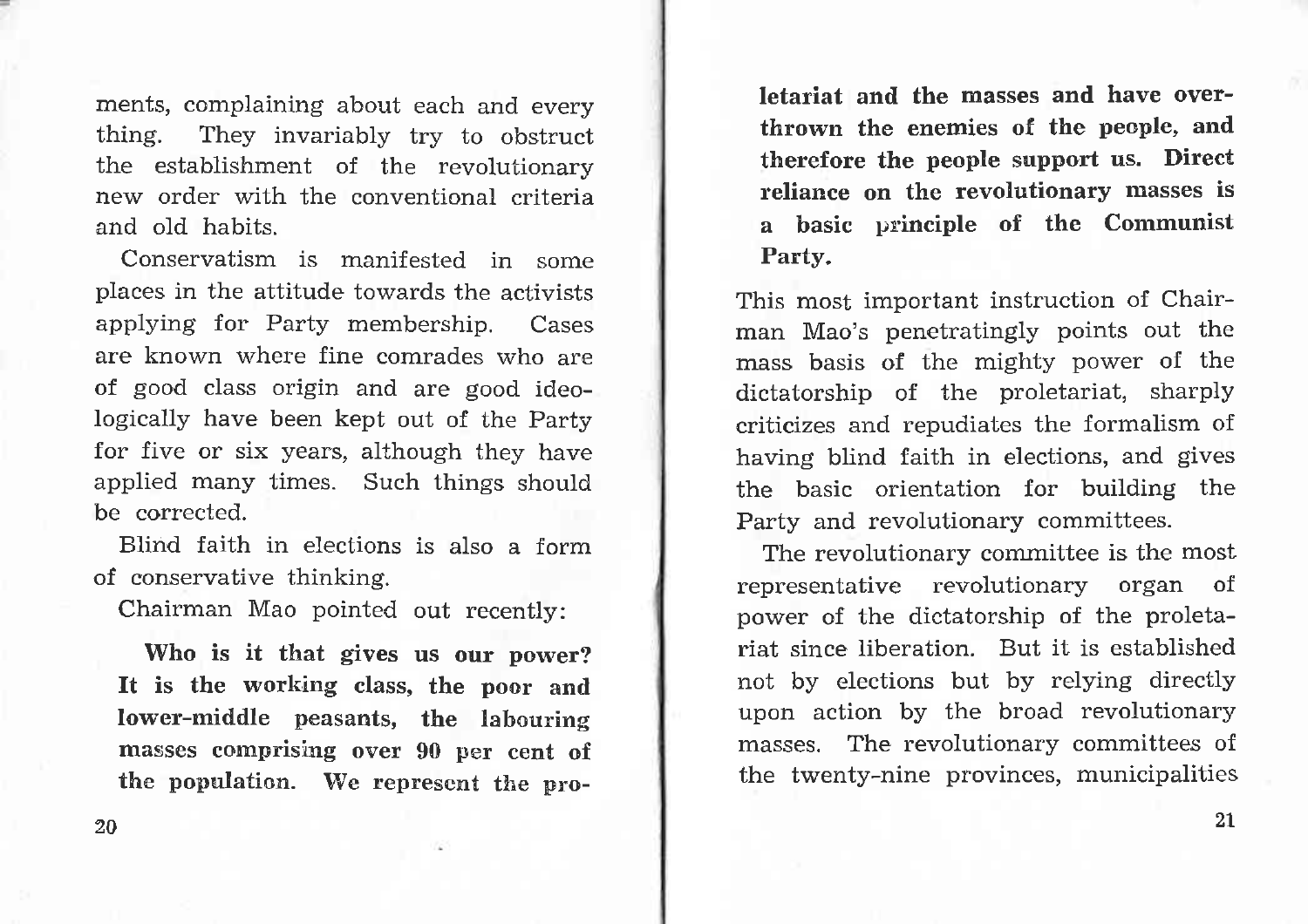and autonomous regions under the leadership of the proletarian headquarters headed by Chairman Mao and with Vice-Chairman Lin Piao as its deputy leader, have about 4,000 members; about half are representatives of the revolutionary masses and the overwhelming majority are representatives of the revolutionary workers, peasants and soldiers. These 4,000 or so comrades were tested and tempered in the revolutionary storms and were selected as a result of repeated arguments, deliberations, consultations and<br>examinations. The cadres are discussed The cadres are discussed and examined by the revolutionary masses and approved of by the leadership, and besides there are frequent partial replacements or adjustments. When a revolutionary committee is set up, the number of people attending the celebration rally ranges from over a hundred thoursand to hundreds of thousands. Everyone knows about it and is overjoyed. Has any party

committee or government council or people's congress in any part of the country in the past ever had such a mass basis? Has any one of them received supervision by the revolutionary masses and gained their understanding to such an extent? What decides the nature of a leading organ is the line it carries out and the class interests it reflects, not the form it takes. Democracy has class character. The revolutionary organ of power-including its - revolutionary cadres, old and new, in various fields of work — which is created various rietus of work — which is created<br>in the revolutionary movement by following a thoroughgoing mass line, conforms better to proletarian democracy and democratic centralism, and reflects the interests of the proletariat and the working people in a much more deep-going way than those organs of power produced in the past only by means of elections. This experience should also be drawn upon in regard to Party life.

22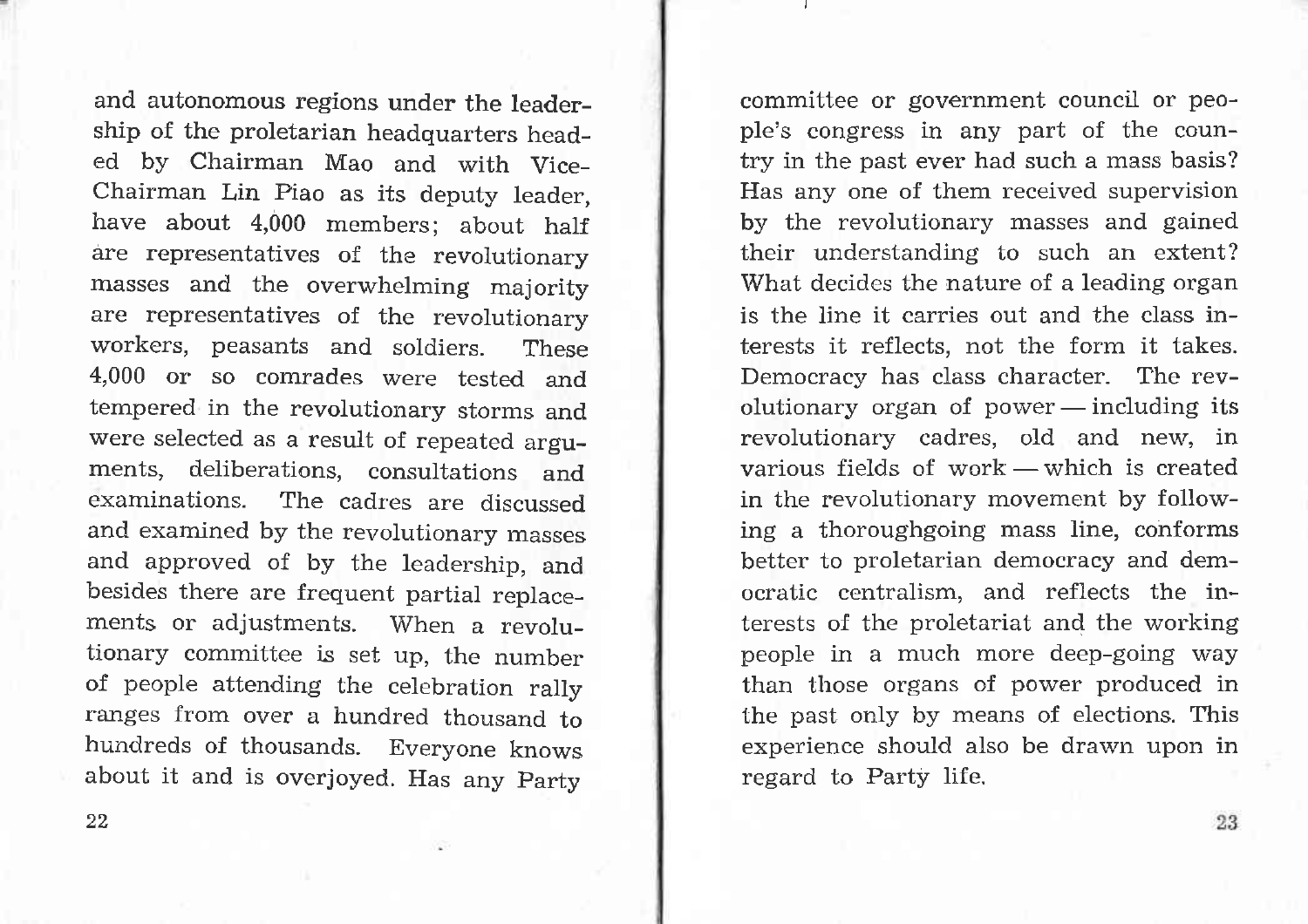Engels said: "A revolution is certainly the most authoritarian thing there is.  $\dots$ <sup>"1</sup> The process of revolution is the process of getting rid of the stale and taking in the fresh. The establishment of the provincial, municipal and autonomous-regional revolutionary committees under the leadership of the proletarian headquarters headed by Chairman Mao and with Vice-Chairman Lin Piao as its deputy leader, has proclaimed the recapture by the proletariat of all the power which was usurped by China's Khrushchov and his agents in various localities, and has proclaimed their loss of all posts in the Party and government, finance and culture. This is self-evident and has long been an objective fact. The great proletarian cultural revolution long ago swept China's Khrushchov, this renegade, traitor and scab, on to the garbage

heap of history. He was long ago deprived by the revolution of all power and positions both inside and outside the Party.

Getting rid of the stale and taking in the fresh in the ranks of revolutionary cadres is a constant process in the course of the continuous development of the revolution. Whether or not a cadre can stand firmly and consistently on the proletarian revolutionary line must be tested for <sup>a</sup> long time in class struggle. This is also true of the cadres who have just begun to work. Such new cadres must take particular care not to separate themselves from the working people. Nevertheless, we must not be afraid of using cadres boldly just because they might make mistakes. The labouring masses promote them to leading posts and will also constantly educate and help them and, when necessary, will dismiss them.

We must expel counter-revolutionaries and exploiting-class elements from the

<sup>1</sup>Frederick Engels, "On Authority", Selected Works of Karl Marx and Frederick Engels, Eng. ed., FLPH, Moscow, 1951, Vol. I, p. 578.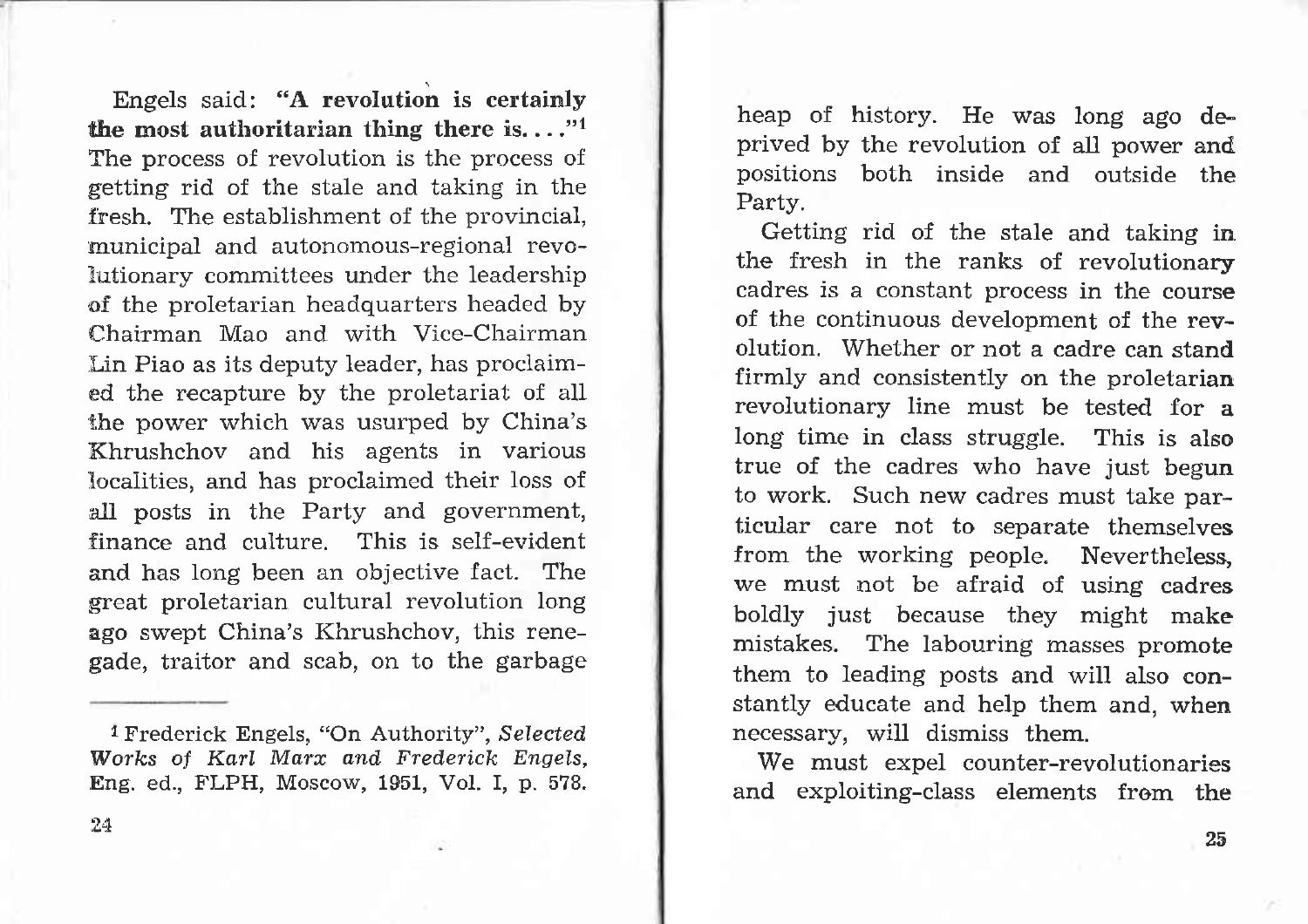Party; admit into the Party outstanding proletarian revolutionary rebels; select to leading Party organs at al1 levels those Communist Party members who faithfully carry out Chairman Mao's revolutionary Iine and are full of vigour; rely closely on the revolutionary masses; send cadres to do manual work regularly so that they can work at both higher and lower levels, both serve as "officials" and remain one of the common people. We must make all this a regular system. In this way, we will be able to carry out in an allround way Chairman Mao's instruction: "get rid of the stale and take in the fresh" and be able to srnash all types of counterattacks and last-ditch struggles by revisionism. Under the leadership of our great Ieader Comrade Mao Tse-tung, the great, glorious and corect Chinese Communist Party — the vanguard of the proletariat Party — the vanguard of the profetariate<br>of China — will lead the proletariat or China – will lead the profetarial out the country with even greater vigour

in defeating all reactionaries both at home and abroad, systematically digging out the roots of revisionism and victoriously accomplishing the great historical mission of the dictatorship of the proletariat.